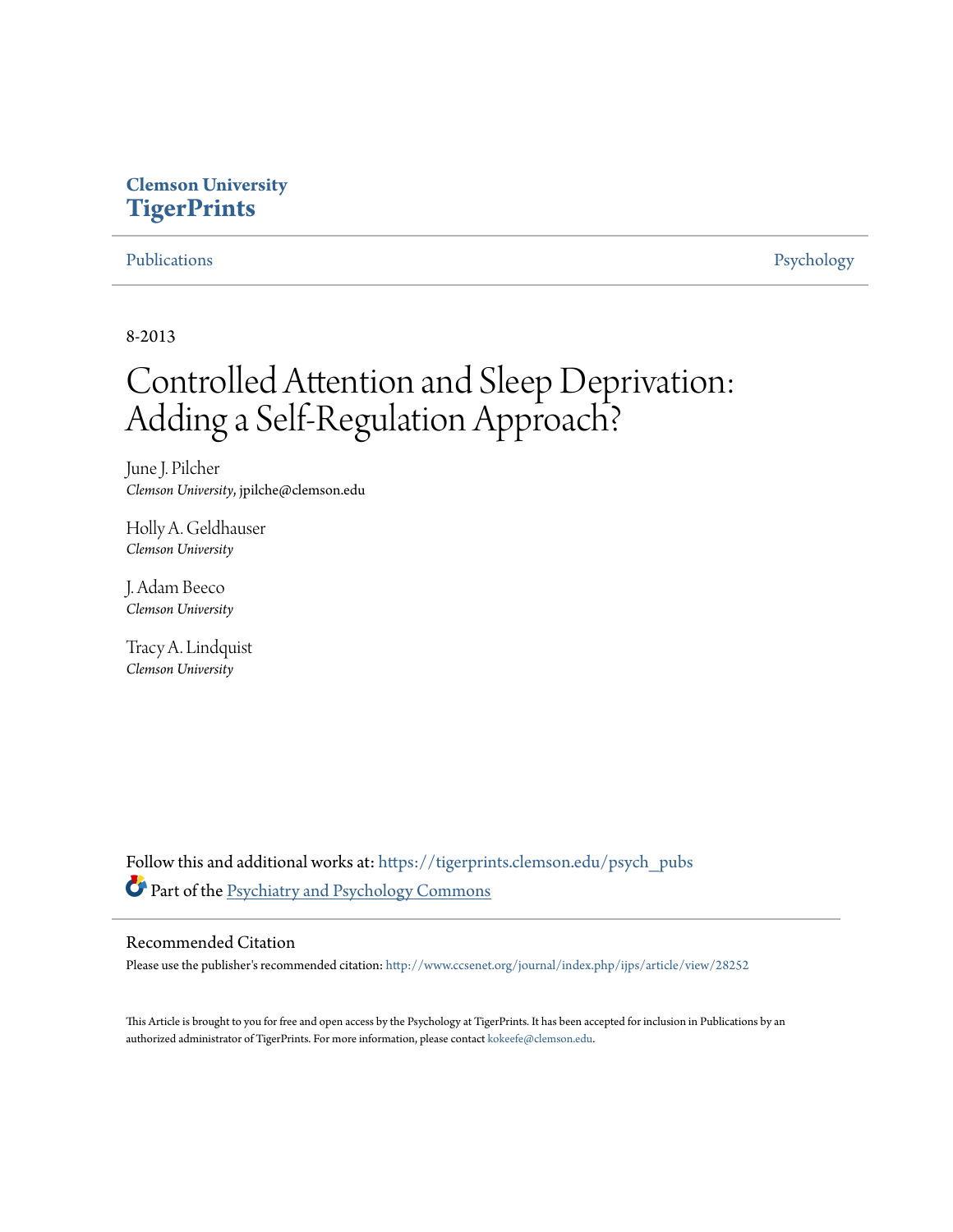# Controlled Attention and Sleep Deprivation: Adding a Self-Regulation Approach?

June J. Pilcher<sup>1</sup>, Holly A. Geldhauser<sup>1</sup>, J. Adam Beeco<sup>1</sup> & Tracy A. Lindquist<sup>1</sup>

<sup>1</sup> Department of Psychology, Clemson University, Clemson, SC, USA

Correspondence: June J. Pilcher, Ph.D., Department of Psychology, 418 Brackett Hall, Clemson University, Clemson, SC 29634-1355, USA. Tel: 1-865-656-4985. E-mail: jpilche@clemson.edu

Received: June 12, 2013 Accepted: July 22, 2013 Online Published: August 8, 2013 doi:10.5539/ijps.v5n3p71 URL: http://dx.doi.org/10.5539/ijps.v5n3p71

### **Abstract**

The current study examined performance on an automated task battery under short-term sleep deprivation and non-sleep deprivation conditions. Twenty-six volunteers completed the sleep deprivation study. Twenty-three volunteers completed the non-sleep deprivation study. Performance was examined across five test sessions during 25 hours of acute sleep deprivation conditions and during two days of non-sleep deprivation conditions. ANOVAs examining changes in performance from baseline levels indicated that performance under sleep deprivation conditions resulted in a decrease in performance in some tasks and an increase in estimated blood alcohol concentration. Non-sleep deprivation resulted in stable or increasing performance and a decrease in estimated blood alcohol concentration. The Controlled Attention Model suggests that the task characteristics would have helped maintain performance levels but does not explain how performance decreased on some but not all of the tasks. Extending the Controlled Attention Model to include a broader self-regulation approach suggests that on some of the tasks the participants did not adequately regulate their engagement in the task (even with rapidly changing stimuli) resulting in a decrease in performance levels. Incorporating a self-regulation approach with the Controlled Attention Model could provide a model that better explains the range of effects seen under sleep deprivation conditions.

**Keywords:** cognitive performance, motor performance, shift work, Controlled Attention Model, stress

### **1. Introduction**

Although the effect of good sleep habits on health and well-being is gaining attention in many societies, chronic sleep loss continues to be a common occurrence for many people. Furthermore, modern society's reliance on 24-hour manufacturing, transportation, and service industries has created a work environment that requires shift work thus disrupting the endogenous circadian rhythms and sleep cycle in many workers. As such, the effects of sleep deprivation on the worker as well as the worker's ability to perform are important issues in many work settings.

### *1.1 Sleep Deprivation and Performance*

The negative effects of shift work on sleep are well established (Åkerstedt, 2007; Pilcher, Lambert, & Huffcutt, 2000). There has been less effort; however, to establish and test a paradigm that can provide a theoretical basis for better understanding and predicting the effects of sleep deprivation on performance. Several reviews of the literature have concluded that sleep deprivation negatively affects performance on a wide range of tasks (Harrison & Horne, 2000; Lim & Dinges, 2010). There is a growing literature base that it is not always the simpler tasks that are more negatively affected by sleep deprivation. For example, complex language-based tasks can be more negatively affected by sleep deprivation than simpler language-based tasks (Pilcher, McClelland et al., 2007).

A recent approach to understanding the effects of sleep deprivation on performance is the Controlled Attention Model (Pilcher, Band, Odle-Dusseau, & Muth, 2007). This model suggests that tasks that are intrinsically less interesting are likely to be more negatively affected since the sleep-deprived individual would have to purposely control his or her attention in an effort to complete the task. The Controlled Attention Model can be applied to tasks that require vigilance or attention to the task, as well as tasks that require cognitive processing where the person must keep information in memory long enough to successfully complete the task. There is growing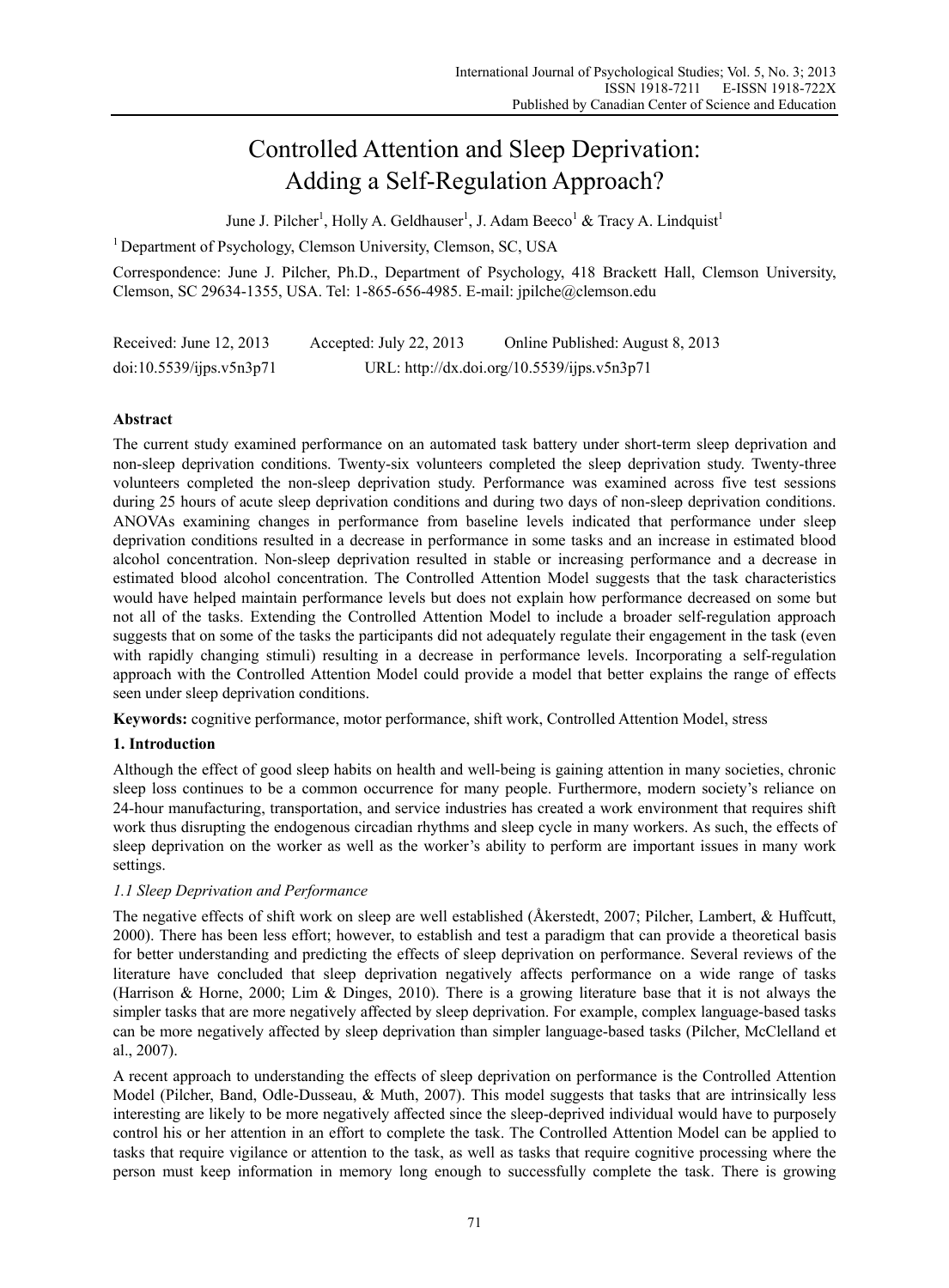evidence that the Controlled Attention Model is useful in understanding a wide range of detrimental processes due to sleep deprivation (Lim & Dinges, 2010; Michael, Passmann, & Becker, 2012; Odle-Dusseau, Bradley, & Pilcher, 2010; Pilcher, Vander Wood, & O'Connell, 2011; Walker, Muth, Odle-Dusseau, Moore, & Pilcher, 2009).

#### *1.2 Sleep Deprivation and Attention*

The Controlled Attention Model is one approach to understanding how performance under sleep deprivation conditions is related to our attentional capacity. Human behavior can be viewed on a continuum between involuntary basic physiological mechanisms and higher level conscious cognitive processing (Pashler, Johnston, & Ruthruff, 2001). This hierarchical view of human behavior provides a means to understand complex cognitions as well as automated physiological actions and motor control and allows the connection from cognition to actual behavior (Carver & Scheier, 1998).

When examining performance, it is important to consider not only what the individual chooses to attend to but also other events that could impact performance. For example, the characteristics of the task could have an effect in that tasks that present new stimuli in the visual field draw the individual's attention (Yantis & Hillstrom, 1994). The physiological state of the individual also impacts the ability of the person to attend to a task and can affect performance. Sleep deprivation and sleep restriction, for instance, affect working memory and performance (Axelsson et al., 2008; Pilcher, Band et al., 2007). Thus, attention depends not only on the individual's ability to focus but also on conditions that may be out of the immediate control of the individual.

An individual's ability to monitor how well he or she can focus attention on a task is part of the human capacity to self-regulate. Self-regulation includes the ability to monitor actions that help the individual make and fulfill plans, inhibit unwanted thoughts, and regulate social behaviors (Heatherton & Wagner, 2011). The ability to self-regulate is theorized to depend on a limited amount of internal resources within each individual that can be exhausted (Heatherton & Wagner, 2011). For example, inhibiting emotions (Vohs & Heatherton, 2000) and suppressing thoughts (Muraven, Collins, & Nienhaus, 2002) decrease self-regulatory behaviors. Although sleep restriction and sleep deprivation induce physiological fatigue, there has been little effort to date to integrate sleep deprivation results with the literature on human self-regulation.

#### *1.3 Current Study*

The current study used the Automated Performance Test Systems (APTS; RSK Assessments, Inc., Orlando, FL) to examine performance on a variety of short tasks in sleep deprived and non-sleep deprived persons. The APTS tasks used in the current study were the two-hand tapping, math processing, code substitution, grammatical reasoning, and memory search. Each task in the APTS requires different levels of cognitive or motor processing, thus, creating a testing environment where individuals had to respond to changing performance requirements in short periods of time.

The APTS was developed to detect the effects of stressors on psychomotor and cognitive performance in repeated-measures settings (Kennedy, Dunlap, Turnage, & Fowlkes, 1993). The APTS has been shown to be sensitive to the effects of real world events that could negatively affect performance such as sustained wakefulness and alcohol (Kennedy et al., 1993; Trice & Steele, 1995). The APTS has also been used to develop a model to estimate alcohol dose equivalences (Kennedy et al., 1993).

The purpose of the current study was to examine cognitive and motor processing as measured by the APTS tasks under sleep deprivation and non-sleep deprivation conditions and relate the findings to the human capacity for attention and self-regulation. As an additional means of examining performance, the APTS tasks were used to estimate blood alcohol concentration (BAC) levels. We hypothesized the following:

1) Performance on the two-hand tapping task would decrease under sleep deprivation conditions but would remain stable under non-sleep deprivation conditions. Because this task is a basic motor response, this hypothesis is based on the literature suggesting that physical performance levels decrease under sleep deprivation conditions (e.g., Pilcher & Huffcutt, 1996).

2) Performance on the short cognitive APTS tasks would remain stable or decrease slightly under sleep deprivation conditions and remain stable under non-sleep deprivation conditions. This was a more difficult hypothesis since the literature has shown mixed effects of sleep deprivation on the cognitive APTS tasks. The Controlled Attention Model suggests that the sleep-deprived participants may be able to marshal their resources and successfully complete the tasks at least in part due to the tasks being short in duration thus allowing the participants to more easily maintain their attention (Pilcher, Band et al., 2007).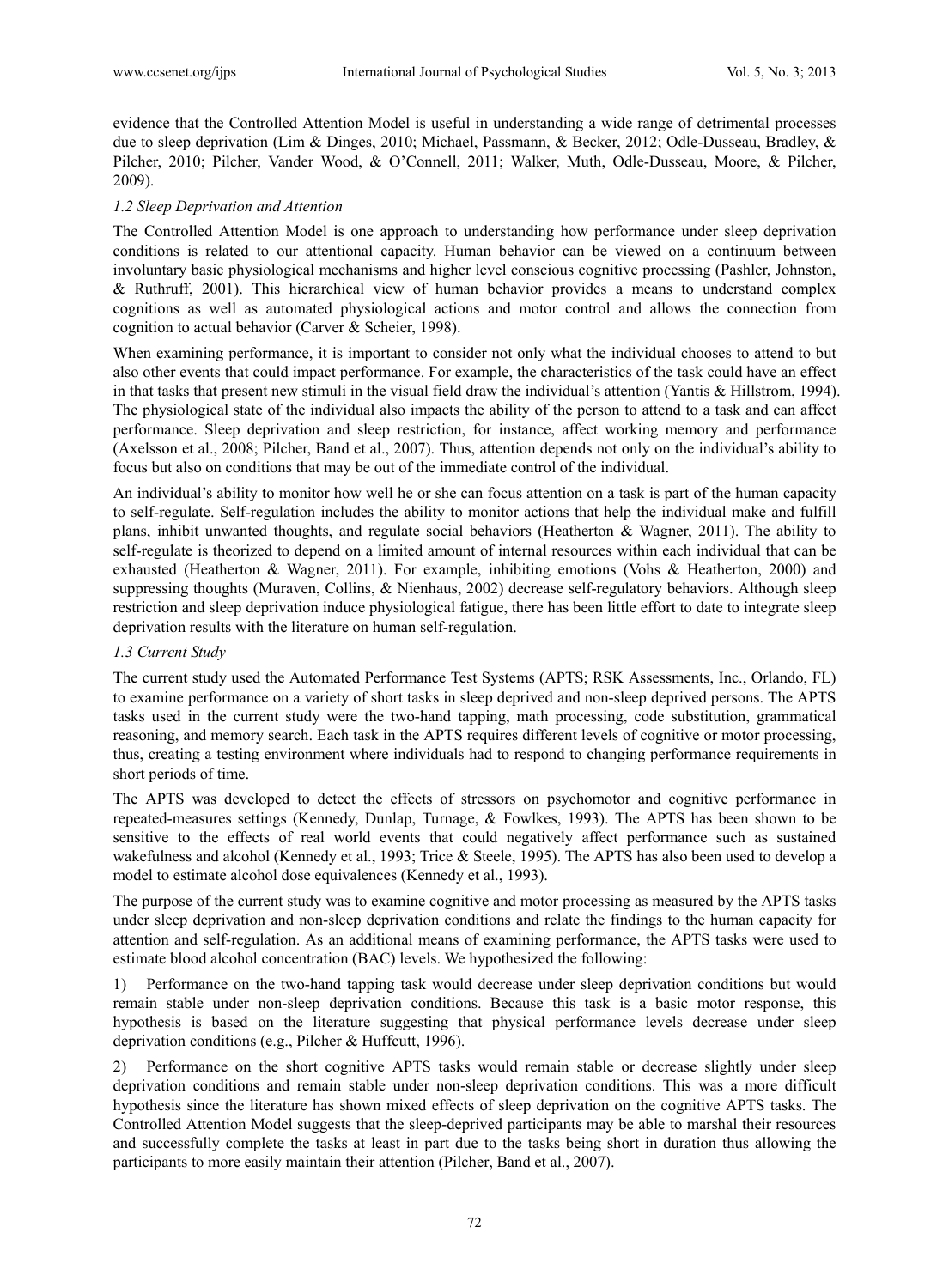3) Estimated BAC levels would decrease in the sleep deprivation study as suggested by Kennedy and colleagues (Kennedy et al., 1993).

#### **2. Method**

#### *2.1 Sleep Deprivation Study*

#### 2.1.1 Participants

Twenty-six undergraduate students (14 males, 12 females) from Clemson University served as participants in the sleep deprivation study. Their average age was  $20.4$  years (SD = 2.18). The study was approved by the university's institutional ethics review board. All participants signed an informed consent before starting the study and were paid for participating.

#### 2.1.2 Procedures

Volunteers were recruited by flyers posted on the university campus. Potential participants completed a screening questionnaire to ensure that they were in good health, did not have any diagnosed sleep disorders, reported a regular diurnal sleep/wake cycle, did not excessively drink alcohol, and did not use tobacco or drugs. The participants who met the screening criteria provided a list of dates that they could complete the study. Based on their preferred dates, research assistants assigned volunteers to groups of four to complete the study. Prior to the onset of the study, participants were given a study instruction sheet asking them to sleep approximately 8 hours a night for the three nights before the onset of the study and not to consume alcohol the night before the study. Participants were also asked not to nap or consume alcohol or caffeine on the day of the study. Participants completed daily activity logs on how long and well they slept each morning upon awakening on the three days prior to the study.

The sleep deprivation study was designed to examine the effects of sleep deprivation and working at night on performance. Participants experienced approximately 26 hours of acute sleep deprivation combined with a work period during the last 18 hours of the sleep deprivation episode. Research assistants called participants at a pre-arranged time between 8 and 10 am on the first morning of the study to ensure the participants were awake and reminded the participants not to nap during the day. Participants reported to the on-campus research laboratory at 4:30 pm on day one of the study. The work portion of the study took place from 4:30 pm until 10:00 am the next day. Training on the tasks began at 5 pm and continued until approximately 7:30 pm. The participants completed five testing sessions during the night with breaks between each session. Each testing session lasted about 2.5 hours. The testing sessions took place from approximately 8:00 to 10:30 pm, 10:45 pm to 1:15 am, 1:45 to 4:15 am, 4:30 to 7:00 am, and 7:15 to 9:45 am. The participants were provided with sandwiches, chips, fresh fruit, non-caffeinated drinks and water during the night.

#### 2.1.3 Measures

The participants completed several vigilance and cognitive tasks during the night. All tasks were counterbalanced across participants. The APTS task was used for the current analyses. The APTS is a computerized cognitive test battery that measures cognitive and motor functioning. Five of the tasks in the APTS battery were used in the present study: two-hand tapping, math processing, code substitution, grammatical reasoning, and memory search. Participants were instructed to perform each task as quickly and accurately as possible. The participants completed each task within the APTS battery eight times during the training session on day 1 to stabilize performance levels and then completed each task once during the five testing sessions. The two-hand tapping task took 30 seconds to complete. Math processing, code substitution, grammatical reasoning, and memory search each took approximately 60 to 90 seconds to complete.

The two-hand tapping task required participants to alternately tap the K and L keys as quickly as possible for 30 seconds. In the math processing task, two single digit numbers appeared in a simple addition or subtraction function (e.g., 6-2). The participants had to decide whether the function resulted in a number greater or less than 5. Participants completed approximately 30 trials of math processing during each session. The code substitution task required participants to substitute a number for a letter according to a key displayed at the top of the screen. The code consisted of 9 letters paired with 9 numbers. Below these pairings, a stimulus letter was provided. The participants had to determine the correct number for each letter. Participants completed approximately 30 trials of code substitution during each session. The grammatical reasoning task presented a statement (e.g., A follows B) and then a pair of letters, either AB or BA. The participant had to decide whether or not the pair of letters matched the statement. Participants completed approximately 20 trials of grammatical reasoning during each session. For the memory search task, participants memorized a set of four letters and then determined if subsequent probe letters were in the initial set of letters. Participants completed approximately 50 trials of the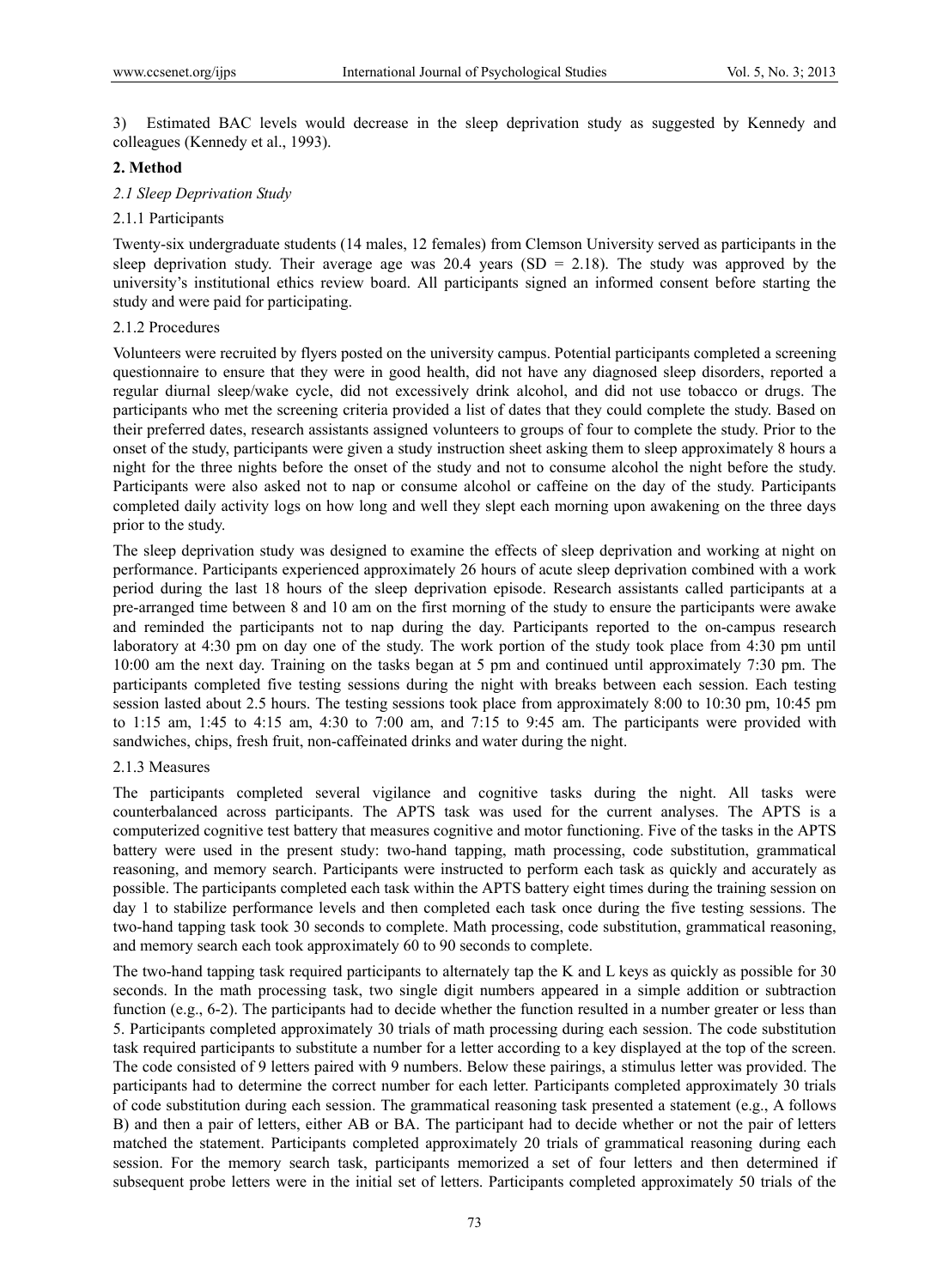memory search task during each session.

#### *2.2 Non-Sleep Deprivation Study*

#### 2.2.1 Participants

Twenty-three undergraduate students (8 males, 15 females) at Clemson University participated in the study. Their average age was 20.9 years (SD = 0.97). The study was approved by the university's institutional ethics review board. All participants signed an informed consent before starting the study and were paid for their participation. Volunteers were not allowed to participate in both the sleep deprivation study and the non-sleep deprivation study.

#### 2.2.2 Procedures

Participants were recruited and screened in the same manner as the sleep deprivation study. The volunteers who met the screening criteria were given a list of potential study dates and asked to select dates to participate in the study. Prior to the onset of the study, participants were given an instruction sheet on the guidelines for completing the study, including sleeping approximately 8 hours each night of the study and not to nap or consume alcohol during the study. To provide a measure of their sleep/wake activity, participants kept an activity log indicating how long and how well they slept. The activity logs were completed immediately upon arrival in the research laboratory on both days of the study.

The non-sleep deprivation study was designed to be non-stress and non-fatigue inducing and still allow us to train the participants and assess their performance on the tasks across five testing sessions. To more closely imitate the sleep deprivation study, the non-sleep deprivation study also took place on two consecutive days. The participants completed two testing sessions on day 1 and three testing sessions on day 2. All testing sessions took place between 8:00 am and 8:00 pm. Participants were requested to sleep eight hours within a window between approximately 10 pm and 8 am the night before each day of the study. The participants were required to be awake for at least one hour before completing the first testing session of each day and were called by a research assistant at a pre-arranged time each morning to ensure they were awake. The first testing session on day 1 consisted of training on the tasks for one hour and then testing on the tasks for the second hour. The remaining testing sessions (day  $1$  – session 2, and day  $2$  – sessions 3, 4, 5) were one-hour sessions. To help avoid any stress or fatigue, all testing sessions were scheduled at least two hours apart and at each participant's convenience.

#### 2.2.3 Measures

Participants completed several vigilance and cognitive tasks that were a subset of the tasks completed in the sleep deprivation study. All tasks were counterbalanced across participants. The APTS was used for the current analyses and was administered in the same manner as the sleep deprivation study. Some of the APTS tasks in the current study were also used in the McClelland, Pilcher and Moore (2010) study. As described below the data are analyzed in a different manner for the current study.

#### *2.3 Data Analyses*

We completed the same data analyses for the sleep deprivation and the non-sleep deprivation studies. Two-hand tapping was measured as the number of completed taps. Accuracy was used as the measure of performance on math processing, code substitution, grammatical reasoning, and memory search. Change from baseline measures were used for all measures since that can help account for individual variability in responses to the effects of sleep deprivation (Van Dongen, Baynard, Maislin, & Dinges, 2004).

We calculated baseline performance levels for each measure as the average performance level for each participant across the last three of the eight training sessions. The performance data for each testing session were then converted to measures of change from baseline. We then calculated the average change for each task for the first two testing sessions and the last three testing sessions. In the sleep deprivation study, this allowed us to compare the performance from the beginning of the night (e.g., from 8 pm to 1:15 am) when the participants could be expected to be non-sleep deprived with the performance for the remainder of the night when the participants would be sleep deprived. In the non-sleep deprivation study, this allowed us to compare the performance on day 1 to the performance on day 2.

We also calculated an estimated BAC based on the two-hand tapping, math processing, code substitution, and grammatical reasoning data from the APTS following the methodology developed by Kennedy and colleagues (1993). We used the calculated baseline performance for each measure and calculated the percent decrement in performance from baseline for each testing session during the sleep deprivation and non-sleep deprivation studies using equation one.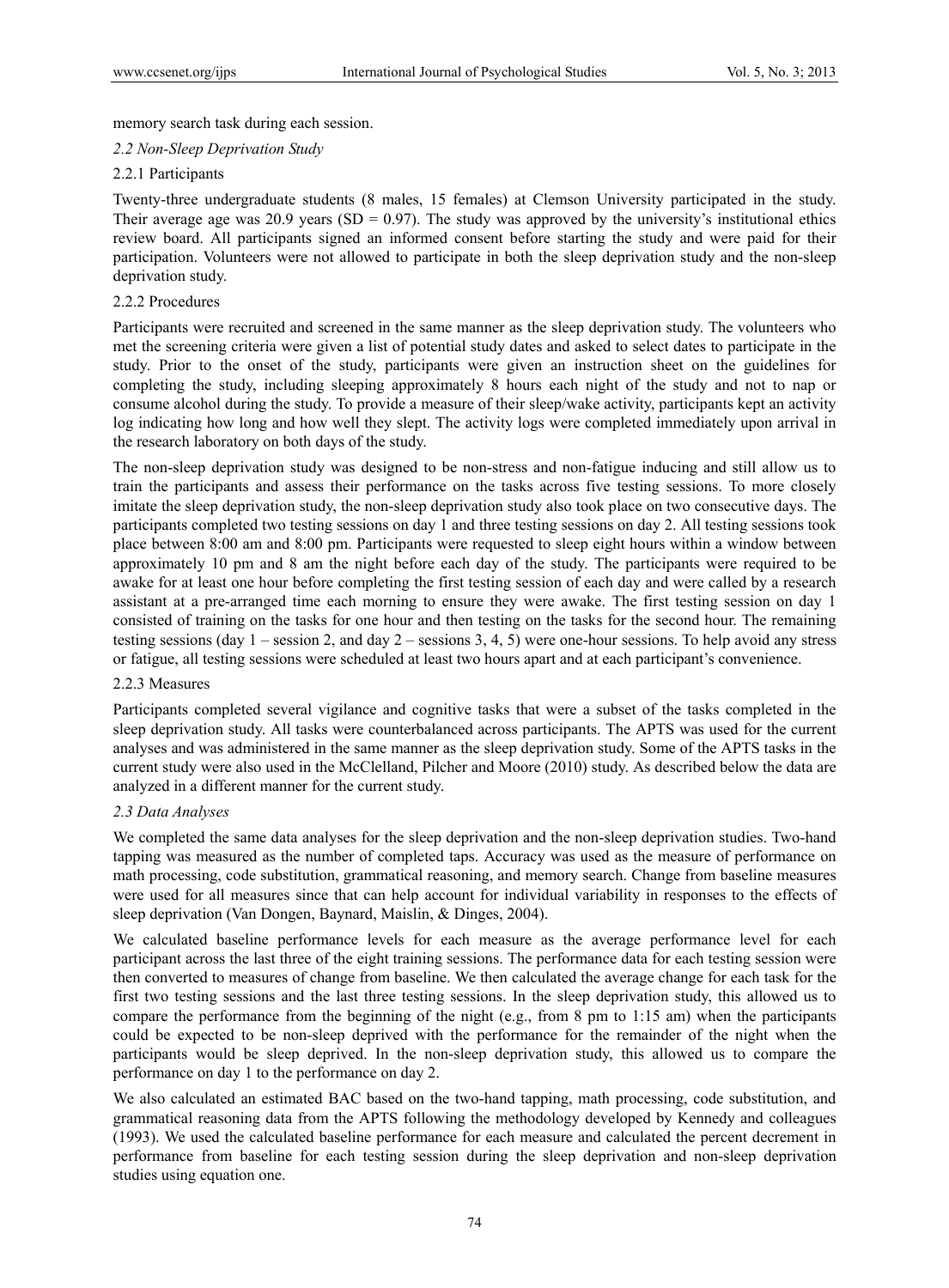Percent Decrement = 100 \* (baseline performance - testing session performance) / baseline performance (1)

We used the calculated percent decrement for each task to complete the Dose Equivalency Model in equation two for each testing session.

Dose Equivalency =  $(9 * CS + 6 * THT + 5 * MP + 2 * GR) / 1000$  (2)

In this equation, CS was the percent decrement in code substitution, THT was the percent decrement in two-hand tapping, MP was the percent decrement in math processing, and GR was the percent decrement in grammatical reasoning.

The final step in estimating BAC based on APTS performance used the result from the Dose Equivalency Model in the manner described by Kennedy and colleagues (1993) in equation three for each testing session.

Estimated BAC =  $0.1 * \text{Dose}$  Equivalency<sup>0.5</sup> (3)

The estimated BAC was then averaged for the first two and the last three testing sessions allowing us to compare values from the beginning to the end of each study.

SPSS 19.0 (SPSS, Inc., Chicago, IL) was used for all data analyses. We completed independent t-tests comparing the sleep reported by the sleep-deprived participants to the sleep reported by the non-sleep deprived participants. We then examined the baseline data to insure that the participants in the two studies had similar performance levels at the start of each study. We completed independent t-tests on the baseline data for each APTS task for the sleep deprivation and non-sleep deprivation groups. We completed a repeated-measures ANOVA for the sleep deprivation study data and for the non-sleep deprivation study data including all measures (two-hand tapping, math processing, code substitution, grammatical reasoning, memory search, and estimated BAC) to determine if performance differed between the beginning and end of the study (alpha = 0.05). The ANOVA results are reported as the Greenhouse-Geisser correction for sphericity.

#### **3. Results**

#### *3.1 Sleep Data*

Participants in the sleep deprivation study reported sleeping an average of 7 hours and 54 minutes (SD=78.21 minutes) for the three nights prior to the onset of the study and for 8 hours and 8 minutes (SD=64.5 minutes) the night immediately before the sleep deprivation period. The participants in the non-sleep deprivation study reported sleeping an average of 7 hours and 34 minutes (SD=43.14 minutes) on the night before the first day of the study and 7 hours and 28 minutes (SD=69.68 minutes) on the night before the second day of the study. There was no significant difference in sleep times prior to the onset of the study for the participants in the sleep deprivation and the participants in the non-sleep deprivation study. These results indicate that the participants followed the study instructions and were not sleep deprived prior to the sleep deprivation study or during the non-sleep deprivation study.

|                              | Study             |                     |                       |                     |      |
|------------------------------|-------------------|---------------------|-----------------------|---------------------|------|
|                              | Sleep Deprivation |                     | Non-Sleep Deprivation |                     |      |
| Measure                      | Mean              | <b>Standard Dev</b> | Mean                  | <b>Standard Dev</b> | p    |
| Two-Hand Tapping             | 100.95            | 15.22               | 88.34                 | 19.97               | .016 |
| Math Processing              | 94.40             | 3.70                | 94.25                 | 4.56                |      |
| Code Substitution            | 97.39             | 3.11                | 97.64                 | 2.00                |      |
| <b>Grammatical Reasoning</b> | 78.90             | 11.54               | 83.07                 | 8.00                |      |
| Memory Search                | 96.27             | 2.34                | 96.13                 | 2.10                |      |

Table 1. Training data\*

\*Average of last three training sessions

#### *3.2 Baseline Performance*

As shown in Table 1, the participants in the sleep deprivation and non-sleep deprivation studies had similar levels of performance over the last three training sessions. The independent t-tests indicated that only the performance on the two-hand tapping task differed significantly between the two studies,  $t(47) = 2.502$ ,  $p = .016$ ,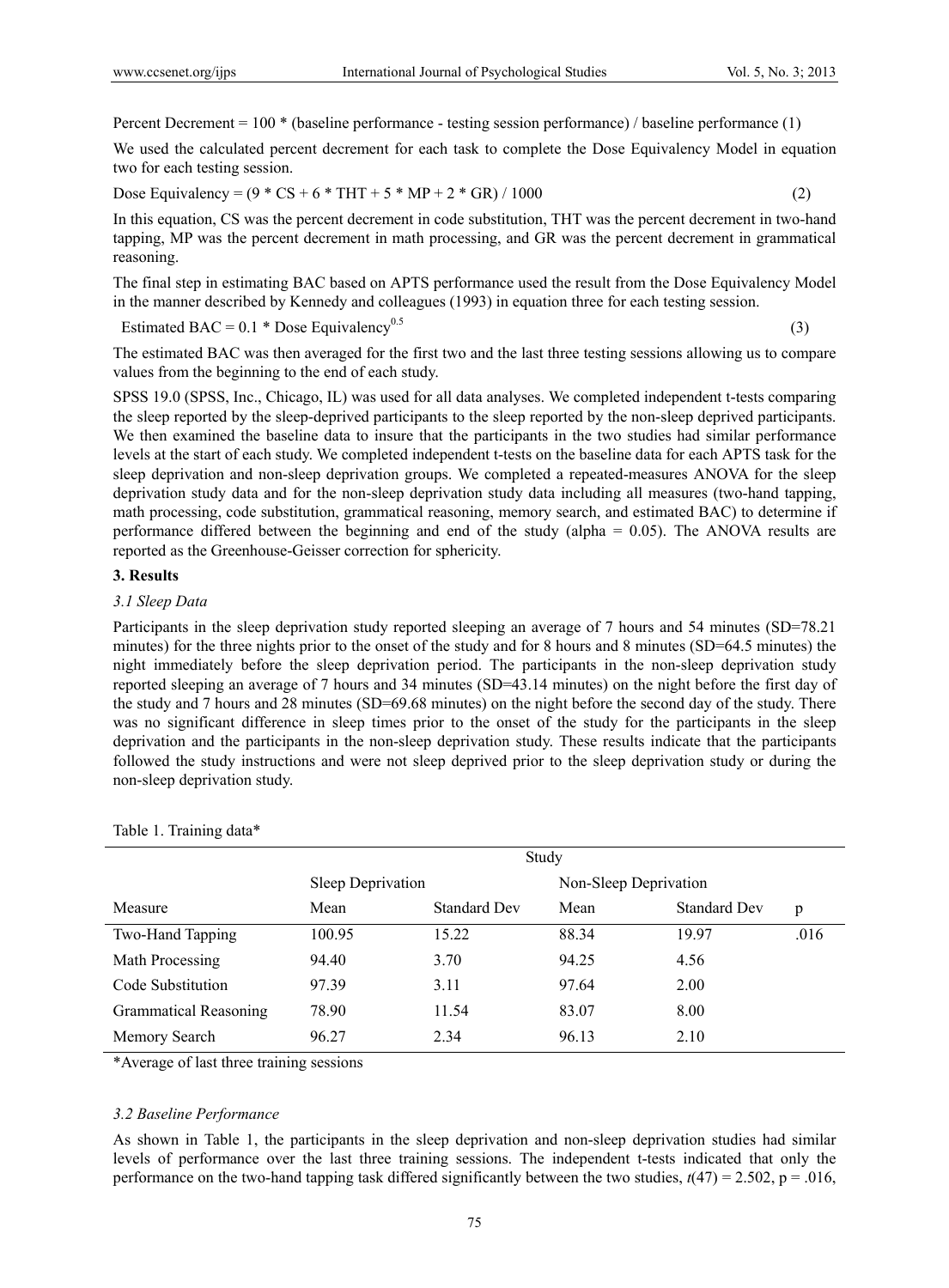with the sleep-deprived participants performing better than the non-sleep deprived participants. As we point out in the discussion, this difference in simple motor processing is likely due to the different times of the day that training took place for the two studies.

#### Table 2. Sleep deprivation study results

|                          | Time of Study      |                    |                   |                    |      |
|--------------------------|--------------------|--------------------|-------------------|--------------------|------|
|                          | Beginning          |                    | End               |                    |      |
| Measure                  | Raw data           | Change scores*     | Raw data          | Change scores*     | p    |
| Two-Hand Tapping         | $100.79 \pm 16.22$ | $-0.160\pm 6.280$  | $96.55 \pm 15.61$ | $-4.397\pm 6.241$  | .005 |
| Math Processing          | $93.90\pm3.82$     | $-0.490 \pm 3.710$ | $94.03\pm4.43$    | $-0.363\pm3.553$   |      |
| Code Substitution        | $96.91 \pm 3.08$   | $-0.478 \pm 3.577$ | $94.94 \pm 5.20$  | $-2.455 \pm 5.409$ | .083 |
| Grammatical<br>Reasoning | $81.67 \pm 12.21$  | $2.762 \pm 7.467$  | $80.93 \pm 11.75$ | $2.029 \pm 7.026$  |      |
| Memory Search            | $96.26 \pm 3.84$   | $-0.002\pm3.126$   | $95.07 \pm 3.29$  | $-1.198\pm2.615$   | .015 |
| Estimated BAC            | $0.014 \pm 0.018$  |                    | $0.026 \pm 0.015$ |                    | .011 |

All data are means  $\pm$  standard deviation. \*Change from baseline scores; Beginning: Average of testing sessions 1 and 2; End: Average of testing sessions 3, 4, and 5

|  | Table 3. Non-sleep deprivation study results |
|--|----------------------------------------------|
|  |                                              |

| Time of Study     |                     |                   |                    |        |
|-------------------|---------------------|-------------------|--------------------|--------|
| Beginning         |                     | End               |                    |        |
| Raw data          | Change scores*      | Raw data          | Change scores*     | p      |
| $92.70 \pm 19.80$ | $4.355 \pm 7.085$   | $93.25 \pm 18.66$ | $4.906\pm 6.626$   |        |
| $93.67 \pm 4.90$  | $-0.575\pm4.198$    | $9478\pm442$      | $0.535 \pm 4.54$   |        |
| $97.81 \pm 2.56$  | $0.173 \pm 2.471$   | $97.48 \pm 2.80$  | $-0.152 \pm 2.990$ |        |
| $81.28 \pm 12.03$ | $-1.792 \pm 11.595$ | $89.85 \pm 8.04$  | $6.778\pm9.416$    | < 0.01 |
| $97.25 \pm 1.44$  | $1.121 \pm 2.554$   | $97.33 \pm 1.91$  | $1.200 \pm 2.282$  |        |
| $0.009 \pm 0.012$ |                     | $0.004 \pm 0.008$ |                    |        |
|                   |                     |                   |                    |        |

All data are means ± standard deviation. \*Change from baseline scores; Beginning: Average of testing sessions on day 1; End: Average of testing sessions on day 2

#### *3.3 APTS Performance*

The means and standard deviations for the raw data and the change scores of each measure are show in Table 2 for the sleep deprivation study and in Table 3 for the non-sleep deprivation study. The number of taps decreased during the sleep deprivation study but remained stable in the non-sleep deprivation study. The ANOVA results indicated a significant decrease in two-hand tapping in the sleep deprivation study,  $F(1,25) = 9.647$ ,  $p=0.005$ , partial eta<sup>2</sup>=.278, and no significant change in the non-sleep deprivation study. There was no significant change in math processing levels in either study. Performance on the code substitution task decreased under sleep deprivation conditions but remained stable in the non-sleep deprivation study. The ANOVA showed that the change in performance on the code substitution task in the sleep deprivation study approached significance,  $F(1,25) = 3.272$ , p=.083, partial eta<sup>2</sup>=.116, and no significant change in the non-sleep deprivation study. In contrast, performance on the grammatical reasoning task remained stable in the sleep deprivation study but improved in the non-sleep deprivation study. There was a significant increase in grammatical reasoning in the non-sleep deprivation study,  $F(1,22) = 844.687$ ,  $p<.001$ , partial eta<sup>2</sup>=.441, and no significant change in the sleep deprivation study. Performance on the memory search task decreased in the sleep deprivation study and remained stable in the non-sleep deprivation study. The ANOVA indicated a significant decrease in performance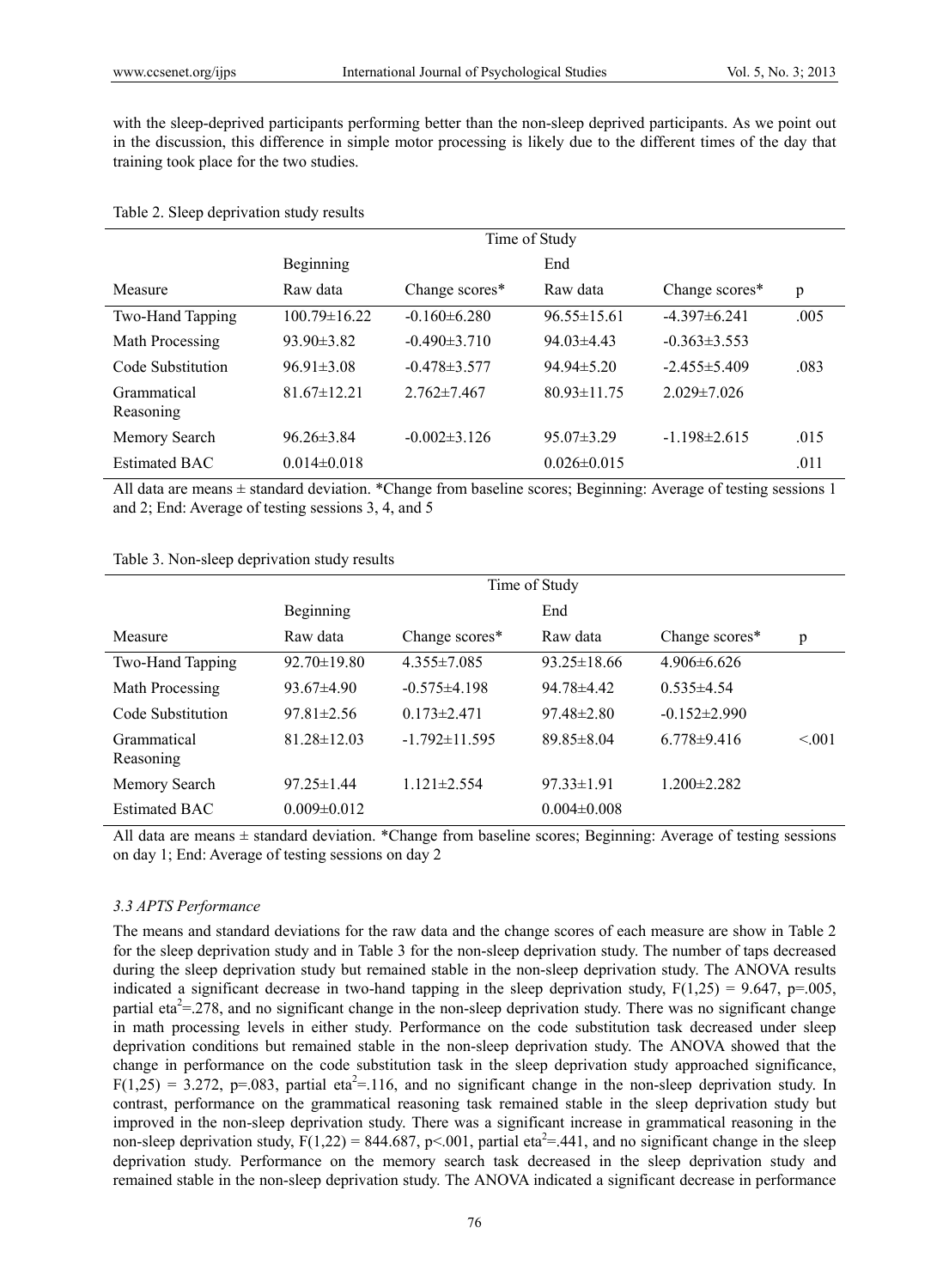on the memory search task in the sleep deprivation study,  $F(1,25) = 6.773$ , p=.015, partial eta<sup>2</sup>=.213, and no significant change in the non-sleep deprivation study.

The means and standard deviations for the estimated BAC levels are shown in Table 2 for the sleep deprivation study and in Table 3 for the non-sleep deprivation study. The estimated BAC levels increased in the sleep deprivation study and remained stable in the non-sleep deprivation study. The ANOVA results indicated a significant increase in estimated BAC in the sleep deprivation study,  $F(1,25) = 7.572$ , p=.011, partial eta<sup>2</sup>=.232, and no significant change in the non-sleep deprivation study.

#### **4. Discussion**

The current results indicate that performance on the subtasks of the APTS decreased or remained stable under sleep deprivation and either remained stable or improved under non-sleep deprivation conditions. Furthermore, the estimated BAC levels based on APTS performance increased under sleep deprivation conditions but remained stable under non-sleep deprivation conditions. These results support our hypotheses and provide additional evidence suggesting that sleep deprivation has differential effects on performance.

#### *4.1 APTS Performance*

The sleep-deprived participants showed a decrease in performance on the 2-hand tapping task. This change in performance supports previous research indicating that sleep deprivation negatively affects motor responding (Pilcher & Huffcutt, 1996), even very short durations of motor performance. As noted in our second hypothesis, the short duration of the cognitive-based APTS subtasks could have made it easier for the participants to maintain the necessary attention to perform well. This would help explain the stable performance levels on the math processing and grammatical reasoning subtasks in the sleep deprivation study. It is important to note; however, that the near significant decrease in performance on the code substitution task and the significant decrease in performance on the memory search task indicate that the participants did not perform equally well on all of the subtasks.

Performance on the APTS remained stable in the non-sleep deprivation study indicating that the participants maintained their ability to perform when being tested multiple times in a well-rested state across two days. Furthermore, the non-sleep deprived participants improved their performance on the grammatical reasoning task. This increase in performance occurred on the second day, following the sleep episode between the two days of the study. For comparison, grammatical reasoning decreased slightly between the first half and the second half of the night in the sleep deprivation study, indicating that practice alone was not enough to improve performance independent of sleep. These results suggest that the sleep episode in the non-sleep deprivation study may have contributed to an improvement in grammatical reasoning performance, supporting previous studies indicating that sleep plays an active role in improving performance and memory (Aly & Moscovitch, 2010; Lau, Tucker, & Fishbein, 2010; Rasch & Born, 2008). Future research could be designed to examine why performance on only the grammatical reasoning task improved under non-sleep deprivation conditions. It could be that the grammatical reasoning task required an additional level of cognitive processing that was not required in the math processing, code substitution, or memory search task; a level of processing that sleep could enable.

It is interesting to note that the participants in the sleep deprivation study performed significantly better on the two-hand tapping task during training than the participants in the non-sleep deprivation study. This difference in simple motor response is likely due to the time of day when training occurred in the two studies. Training in the sleep deprivation study occurred between 5 and 7:30 pm, the period of time in the circadian rhythm when our body temperature and alertness is reaching its highest point of the day. In contrast, training in the non-sleep deprivation study occurred during the morning of day 1 of the study. Although the circadian rhythm in body temperature and alertness is increasing during the morning, it does not approach its peak until later in the day. These findings support earlier research suggesting that physical performance follows the circadian rhythm in body temperature including an improvement in performance in the late afternoon to early evening (Reilly & Edwards, 2007).

#### *4.2 Estimated Blood Alcohol Concentration*

Several studies have compared the effects of alcohol consumption and sleep deprivation on performance. One study found that 17 hours of sustained wakefulness results in an impairment in psychomotor performance on a tracking task equivalent to a BAC level of 0.05% and that 24 hours of sustained wakefulness resulted in a decline in performance to levels that resembled a BAC of 0.10% (Dawson & Reid, 1997). Other studies report similar results using psychomotor tasks (Maruff, Falleti, Collie, Darby, & McStephen, 2005; Williamson & Feyer, 2000; Williamson, Feyer, Mattick, Friswell, & Finlay-Brown, 2001) and driving skills (Arnedt, Wilde, Munt, &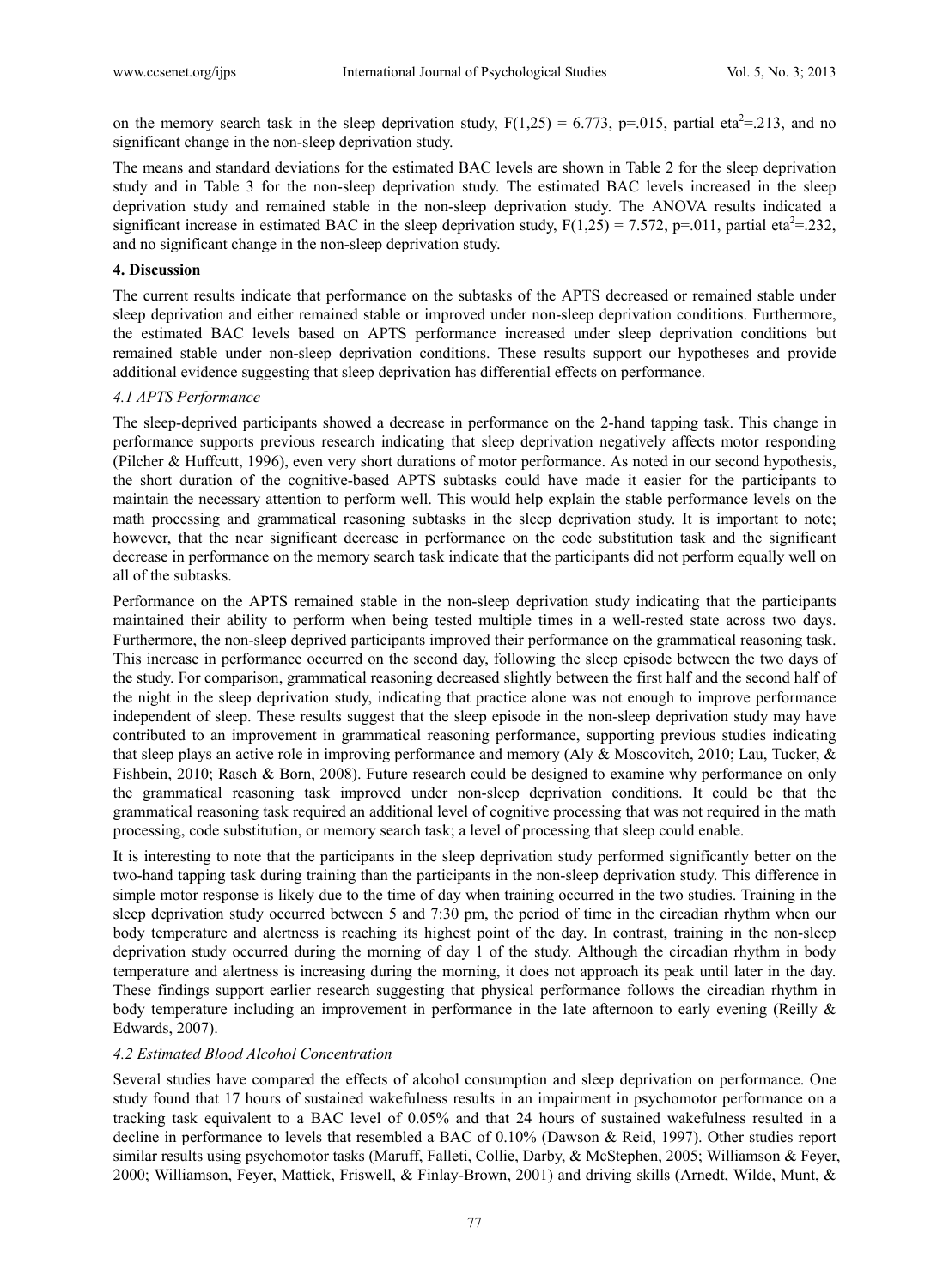MacLean, 2001; Fairclough & Graham, 1999). Unfortunately, the relative effects of sleep deprivation and BAC level using tasks that require more complex processing is less well documented. One study examined the effects of 0.05% BAC and 24 hours of sustained wakefulness on performance on a variety of tasks (Falleti, Maruff, Collie, Darby, & McStephen, 2003). Falleti and colleagues conclude that some tasks are equally affected by alcohol and fatigue but not all tasks. In general, speed of responding seems to be more affected by sleep deprivation than alcohol whereas accuracy on memory and learning seems more negatively affected by alcohol. This suggests that the type of task may also have an effect on the relationships among BAC level, sleep deprivation, and performance.

The current data suggest that examining performance under sleep deprivation conditions as estimated BAC can be useful. The estimated BAC levels found in the current study were within the range of the BAC levels reported in previous studies (Dawson & Reid, 1997; Maruff et al., 2005; Williamson & Feyer, 2000). The findings from Falleti and colleagues (2003) suggest that the slightly lower estimated alcohol levels in the current study could have been a reflection of the task characteristics of the APTS, in that the APTS used tasks that included simple motor processing as well as short duration cognitive processing to approximate the BAC.

#### *4.3 Controlled Attention Model and Self-Regulation*

The Controlled Attention Model provides a rational that can help explain the current results. As noted in our second hypothesis, the Controlled Attention Model suggests that the relative short duration of each the APTS subtasks would make the tasks easier to perform in that the participants could more easily maintain their attention for the duration of the task. The stable performance seen on the math processing and grammatical reasoning tasks in the sleep deprivation study support this premise. However, the changes in performance on the code substitution and memory search tasks, suggest that the short duration of the task is not always enough to ensure stable performance.

It is important to recognize that the Controlled Attention Model can also be interpreted in terms of the participants' ability to regulate their own attention and engagement. Attempting to describe human performance based solely on the characteristics of the task or environment is limited. Instead, one must consider the participant's choice in paying attention and remaining engaged in the task. The change in performance on the code substitution and the memory search tasks in the sleep deprivation study support this interpretation. Of the cognitive subtasks in the current study, it can be argued that the code substitution task was the simplest since the letter-number combinations were present on the computer screen and the participants simply had to match the correct combination. The decrease in performance on the code substitution task suggests that the participants did not maintain the necessary attention to pick the correct matches even when the task provided a rapid change in the stimuli that could help keep the participants engaged. Similarly, the participants did not perform well on the memory search task across the sleep deprivation period, suggesting that working memory was compromised in the sleep-deprived participants. In contrast, the participants appeared to maintain their attention and effort on the math processing and grammatical reasoning tasks and, thus, maintained their performance across the sleep deprivation period.

Integrating the process of self-regulation with the Controlled Attention Model provides a broader approach to understanding the effects of sleep deprivation. Personal control of attention is one aspect of self-regulation. Self-regulation has been defined in a variety of ways including metacognitive and motivational approaches (Hong & O'Neil, 2001). The self-regulation process allows individuals to reach and maintain personal goals at work, in education, and in daily life (e.g., Carver & Scheier, 1990; Bouffard, Bouchard, Goulet, Denoncourt, & Couture, 2005). Sufficient sleep has been found to replenish the internal resources that are essential for self-regulation (Barber. Munz, Bagsby, & Powell, 2012). Since sleep deprivation affects our lives in many ways, it is important to consider how sleep deprivation may change our ability to monitor our personal engagement and attention and how that may affect our decision-making, long-term goals, and general well-being.

Although understanding how sleep-deprived persons regulate their behavior could be a useful tool, researchers have not yet considered self-regulation when interpreting the effects of sleep deprivation. Self-regulation can be used to manage internal and external resources, prioritize goals, manage time, and track goal completion in many components of life (Corno, 2001). The Controlled Attention Model suggests that the process of controlling attention, one type of self-regulated behavior, is negatively affected by sleep deprivation. It is also feasible that sleep deprivation may interact with other self-regulated behaviors and choices in ways that are not yet fully explored. Future research is needed that addresses the effects of sleep deprivation on a wider range of self-regulatory behaviors. If future research indicates that self-regulatory behaviors are affected under sleep deprivation conditions, it could be useful to expand the current Controlled Attention Model to incorporate a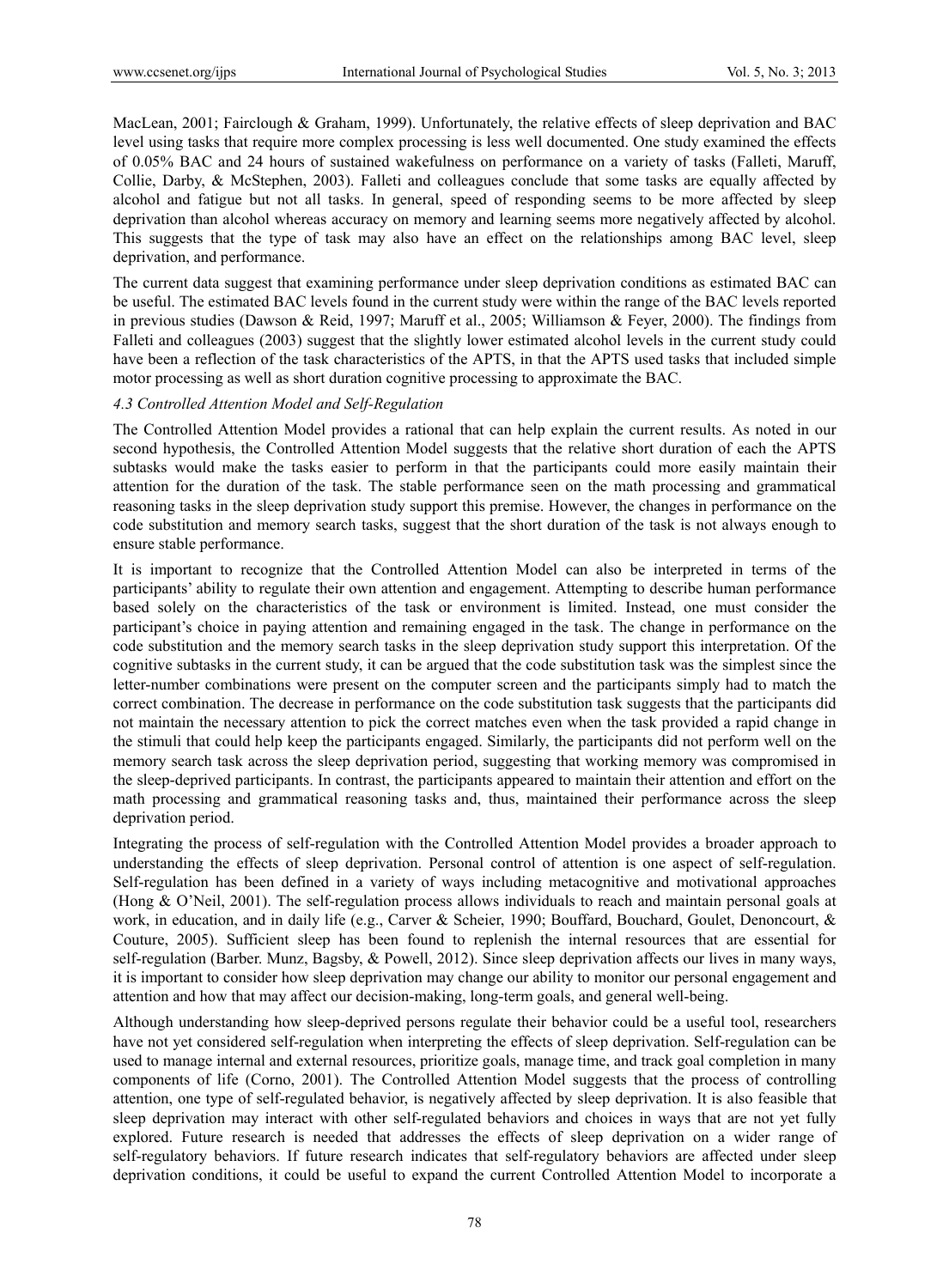broader self-regulation approach.

#### *4.4 Conclusions*

There are several limitations in the current studies. One limitation is that the non-sleep deprivation study was not designed to be a complete control for the sleep deprivation study. Unfortunately, implementing a true control study that assesses performance multiple times during the night without adding the potential confounding effects of sleep deprivation is impossible. We purposely designed the non-sleep deprivation study to provide us with a means of comparing performance across five testing sessions without the added sleep deprivation element. Another limitation is that the current studies did not attempt to control for participants' natural circadian rhythms. We recognize that our endogenous circadian rhythms cannot be modified or controlled without introducing extreme measures to shift the participants' rhythms. Instead, we focused on performance during the day in the non-sleep deprivation study and at night in the sleep deprivation study. This allowed us to compare daytime performance when our endogenous circadian rhythm encourages us to be more alert to nighttime performance when our circadian rhythm encourages us to be less alert. Finally, the current studies did not use the same subjects and, thus, did not fully account for individual differences. To account for this, we compared performance on the two groups during training and we completed the data analyses using change from baseline data.

Applying the Controlled Attention Model to sleep habits and performance could be useful in many work place and other real-world settings when completing tasks under sleep deprivation conditions. Sleep deprivation is a common occurrence in modern society where many individuals are required to adjust their sleep/wake pattern when doing shiftwork while others purposely partially deprive themselves of sleep while thinking that it will have little effect on their ability to perform and make good decisions. The Controlled Attention Model and the self-regulation theory suggest that tasks that require the individual to purposely focus attention would be most negatively affected by sleep loss. This could include tasks that require constant attention to complete such as driving a truck, piloting an airplane, or monitoring the radar in air traffic control settings. It could also include tasks that require active engagement on the part of the individual to understand and correctly complete the task. Tasks that require active engagement occur in many work and educational situations where vigilance, active processing, and learning are necessary. As such, using the Controlled Attention Model and the self-regulation theory may provide a means to better cope with the effects of sleep deprivation in many settings in our modern society.

The current results support the use of the Controlled Attention Model to better understand how sleep loss negatively affects performance. Furthermore, incorporating a broader self-regulation approach may provide additional benefits when interpreting the effects of sleep deprivation in real world settings. Applying a self-regulation approach in sleep loss situations could provide a broad background from which to better understand how basic cognitive mechanisms such as attention and working memory may contribute to the performance deficits in many workplace and real world settings.

#### **Acknowledgements**

This project was partially supported by the Center for Advanced Study of Language, University of Maryland, College Park, MD. We thank our research staff, graduate students, and undergraduate students at Clemson University for their assistance when completing the data gathering for the study and with data management including Jesse Allen, Cortney Brenner, Kristina Ihlenfeldt, Laura McClelland, Christopher Merchant, Joe Mulvihill, Kristina O'Connell, David Panczykowski, Carrie Price, Lindsay Roether, and Cassandra Wright.

#### **References**

- Åkerstedt, T. (2007). Altered sleep/wake patterns and mental performance. *Physiology and Behavior, 90,* 209-218. http://dx.doi.org/10.1016/j.physbeh.2006.09.007
- Aly, M., & Moscovitch, M. (2010). The effects of sleep on episodic memory in older and younger adults. *Memory, 18,* 327-334. http://dx.doi.org/10.1080/09658211003601548
- Arnedt, J. T., Wilde, G. J. S., Munt, P. W., & MacLean, A. W. (2001). How do prolonged wakefulness and alcohol compare in the decrements they produce on a simulated driving task? *Accident Analysis and Prevention, 33,* 337-344. http://dx.doi.org/10.1016/S0001-4575(00)00047-6
- Axelsson J., Kecklund G., Åkerstedt, T., Donofrio P., Lekander M., & Ingre M. (2008). Sleepiness and performance in response to repeated sleep restriction and subsequent recovery during semi-laboratory conditions. *Chronobiology International, 25*, 297-308. http://dx.doi.org/10.1080/07420520802107031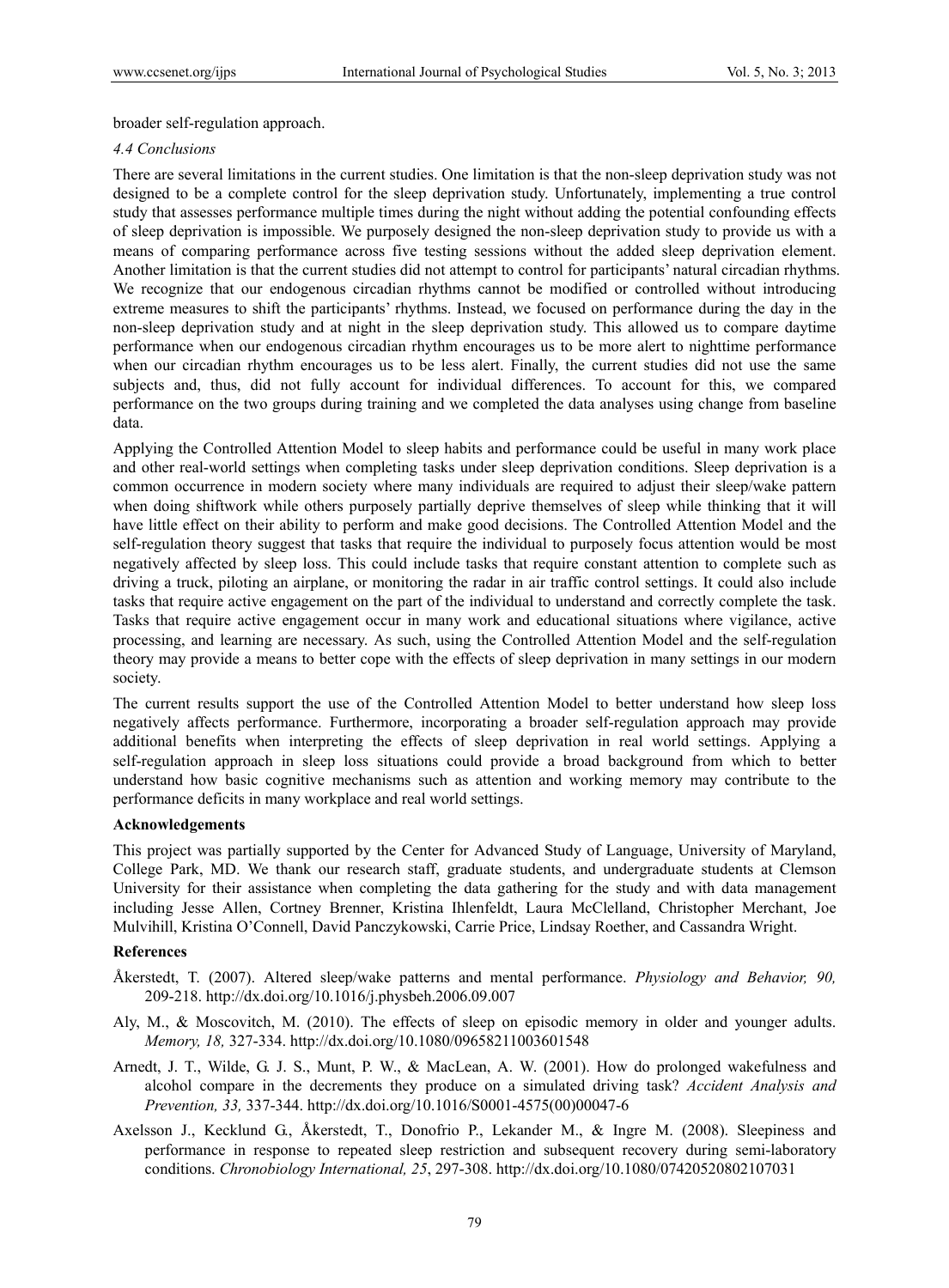- Banderet, L. E., Stokes, J. W., Francesconi, R., Kowal, D. M., & Naitoh, P. (1981). Artillery teams in simulated sustained combat: Performance and other measures. In L. C. Johnson, D. J. Tepas, W. P. Colquhoun, & M. J. Colligan (Eds.), *Biological rhythms, sleep and shiftwork* (pp. 459-477). New York: Spectrum.
- Barber, L. K., Munz, D. C., Bagsby, P. G., & Powell, E. D. (2010). Sleep consistency and sufficiency: Are both necessary for less psychological strain? *Stress and Health, 26*, 186-193. http://dx.doi.org/10.1002/smi.1292
- Baumeister, R. F., & Heatherton, T. F. (1996). Self-regulation failure: An overview. *Psychological Inquiry, 7,* 1-15. http://dx.doi.org/10.1207/s15327965pli0701\_1
- Belenky, G., Wesensten, N. J., Thorne, D. R., Thomas, M. L., Sing, H. C., Redmond, D. P., Russo, M. B., & Balkin, T. J. (2003). Patterns of performance degradation and restoration during sleep restriction and subsequent recovery: A sleep dose-response study. *Journal of Sleep Research, 12,* 1-12. http://dx.doi.org/10.1046/j.1365-2869.2003.00337.x
- Bouffard, T., Bouchard, M., Goulet, G., Denoncourt, I., & Couture, N. (2005). Influence of achievement goals and self-efficacy on students' self-regulation and performance. *International Journal of Psychology, 40,* 373-384. http://dx.doi.org/10.1080/00207590444000302
- Bougard, C., & Davenne, D. (2011). Effects of sleep deprivation and time-of-day on selected physical abilities in off-road motorcycle riders. *European Journal of Applied Physiology*. http://dx.doi.org/10.1080/00207590444000302
- Cajochen, C., Knoblauch, V., Kräuchi, K., Renz, C., & Wirz-Justice, A. (2001). Dynamics of frontal EEG activity, sleepiness and body temperature under high and low sleep pressure. *Neuroreport, 12,* 2277-2281. http://dx.doi.org/10.1097/00001756-200107200-00046
- Carver, C. S., & Scheier, M. F. (1998). *On the self-regulation of behavior*. New York: Cambridge University Press. http://dx.doi.org/10.1017/CBO9781139174794
- Carver, C. S., & Scheier, M. F. (1990). Principles of self-regulation: Action and emotion. In E. T. Higgins, & R. M. Sorrentino (Eds.), *Handbook of motivation and cognition: Foundations of social behavior* (Vol. 2, pp. 3-52). New York: The Guilford Press.
- Corno, L. (2001). Volitional aspects of self-regulated learning. In B. J. Zimmerman, & D. H. Schunk (Eds.), *Self-regulated learning and academic achievement: Theoretical perspectives* (2nd ed., pp. 191-226). Mahwah, NJ: Lawrence Erlbaum.
- Dawson, D., & Reid, K. (1997). Fatigue, alcohol and performance impairment. *Nature, 388*, 235. http://dx.doi.org/10.1038/40775
- Dinges, D. F., Pack, F., Williams, K., Gillen, K. A., Powell, J. W., Ott, G. E., Aptowicz, C., & Pack, A. I. (1997). Cumulative sleepiness, mood disturbance, and psychomotor vigilance performance decrements during a week of sleep restricted to 4-5 hours per night. *Sleep, 20,* 267-277.
- Drummond, S. P. A., Brown, G. G., Gillin, J. C., Stricker, J. L., Wong, E. C., & Buxton, R. B. (2000). Altered brain response to verbal learning following sleep deprivation. *Nature, 403,* 655-657. http://dx.doi.org/10.1038/35001068
- Fairclough, S. H., & Graham, R. (1999). Impairment of driving performance caused by sleep deprivation or alcohol: A comparative study. *Human Factors, 41,* 118-128. http://dx.doi.org/10.1518/001872099779577336
- Falleti, M. G., Maruff, P., Collie, A., Darby, D. G., & McStephen, M. (2003). Qualitative similarities in cognitive impairment associated with 24 h of sustained wakefulness and blood alcohol concentration of .005%. *Journal of Sleep Research, 12,* 265-274. http://dx.doi.org/10.1111/j.1365-2869.2003.00363.x
- Fan, J., Raz, A., & Posner, M. I. (2003). Attential mechanisms. In M. J. Aminoff, & R. B. Daroff (Eds.), *Encyclopedia of neurological sciences* (pp. 292-299). New York: Elsevier Science. http://dx.doi.org/10.1016/B0-12-226870-9/00749-8
- Harrison, Y., & Horne, J. A. (2000). The impact of sleep deprivation on decision making: A review. *Journal of Experimental Psychology: Applied, 6*, 236-249. http://dx.doi.org/10.1037/1076-898X.6.3.236
- Hauke, J., Fimm, B., & Sturm, W. (2011). Efficacy of alertness training in a case of brainstem encephalitis: Clinical and theoretical implications. *Neuropsychological Rehabilitation, 21,* 164-182. http://dx.doi.org/10.1080/09602011.2010.541792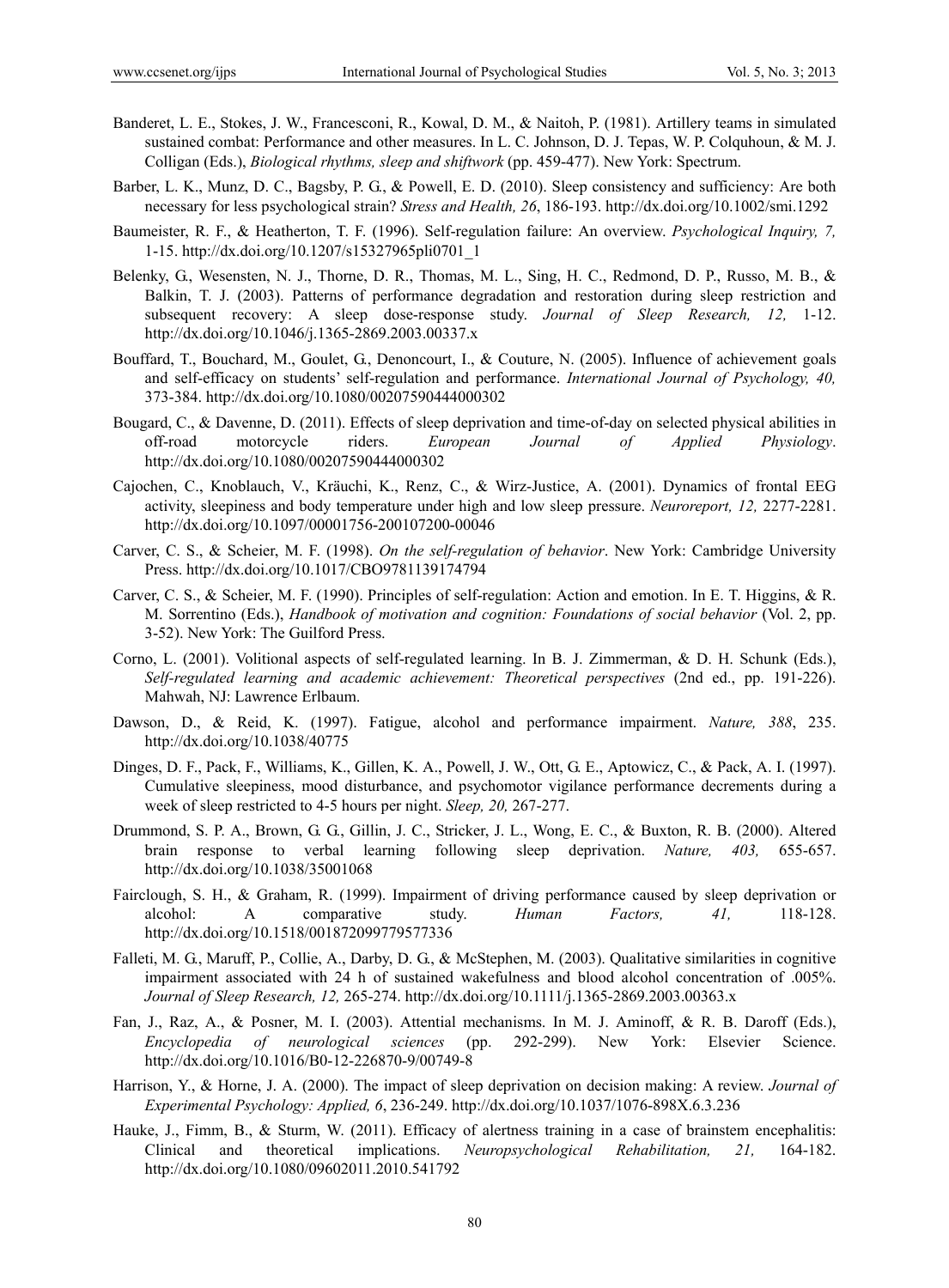- Heatherton, T. F., & Wagner, D. D. (2011). Cognitive neuroscience of self-regulation failure. *Trends in Cognitive Sciences, 15,* 132-139. http://dx.doi.org/10.1016/j.tics.2010.12.005
- Hong, E., & O'Neil, Jr, H. F. (2001). Construct validation of a trait self-regulation model. *International Journal of Psychology, 36,* 186-194. http://dx.doi.org/10.1080/00207590042000146
- Horne, J. A. (2000). Images of lost sleep. *Nature, 403*, 605-606. http://dx.doi.org/10.1038/35001174
- Jones, K., & Harrison, Y. (2001). Frontal lobe function, sleep loss and fragmented sleep. *Sleep Medicine Reviews, 5,* 463-475. http://dx.doi.org/10.1053/smrv.2001.0203
- Jonides, J. (1981). Voluntary versus automatic movements of the mind's eye. In J. Long, & A. Baddeley (Eds), *Attention and Performance IX* (pp. 197-203). Hillsdale, NJ: Lawrence Erlbaum.
- Kane, M. J., & Engle, R. W. (2002). The role of prefrontal cortex in working-memory capacity, executive attention, and general fluid intelligence: An individual-differences perspective. *Psychonomic Bulletin & Review*, *9,* 637-671. http://dx.doi.org/10.3758/BF03196323
- Kennedy, R. S., Dunlap, W. P., Turnage, J. J., & Fowlkes, J. E. (1993). Relating alcohol-induced performance deficits to mental capacity: A suggested methodology. *Aviation, Space, and Environmental Medicine, 64*, 1077-1085.
- Kjellberg, A. (1975). Effects of sleep deprivation on performance of a problem-solving task. *Psychological Reports, 37,* 479-485. http://dx.doi.org/10.2466/pr0.1975.37.2.479
- Langner, R., Steinborn, M. B., Chatterjee, A., Sturm, W., & Willmes, K. (2010). Mental fatigue and temporal preparation in simple reaction-time performance. *Acta Psychologica, 133,* 64-72. http://dx.doi.org/10.1016/j.actpsy.2009.10.001
- Lau, H., Tucker, M. A., & Fishbein, W. (2010). Daytime napping: Effects on human direct associative and relational memory. *Neurobiology of Learning and Memory, 93,* 554-560. http://dx.doi.org/10.1016/j.nlm.2010.02.003
- Lim, J., & Dinges, D. F. (2010). A meta-analysis of the impact of short-term sleep deprivation on cognitive variables. *Psychological Bulletin, 136,* 375-389. http://dx.doi.org/10.1037/a0018883
- Lord, R. G., & Levy, P. E. (1994). Moving from cognition to action: A control theory perspective. *Applied Psychology: An International Review, 43,* 335-398. http://dx.doi.org/10.1111/j.1464-0597.1994.tb00828.x
- Maruff, P., Falleti, M. G., Collie, A., Darby, D., & McStephen, M. (2005). Fatigue-related impairment in the speed, accuracy and variability of psychomotor performance: Comparison with blood alcohol levels. *Journal of Sleep Research, 14,* 21-27. http://dx.doi.org/10.1111/j.1365-2869.2004.00438.x
- McClelland, L. E., Pilcher, J. J., & Moore, D. D. (2010). Oculomotor measures as predictors of performance under sleep deprivation conditions. *Aviation, Space and Environmental Medicine, 81*(9), 833-842*.* http://dx.doi.org/10.3357/ASEM.2653.2010
- Michael, L., Passmann, S., & Becker, R. (2012). Electrodermal lability as an indicator for subjective sleepiness during total sleep deprivation. *Journal of Sleep Research, 21,* 470-478. http://dx.doi.org/10.1111/j.1365-2869.2011.00984.x
- Muraven, M. Collins, R. L., & Nienhaus, K. (2002). Self-control and alcohol restraint: An initial application of the self-control strength model. *Psychology of Addictive Behaviors, 16,* 113-120. http://dx.doi.org/10.1037/0893-164X.16.2.113
- Mu, Q., Mishory, A., Johnson, K. A., Nahas, Z., Kozel, F. A., Yamanaka, K., Bohning, D. E., & George, M. S. (2005). Decreased brain activation during a working memory task at rested baseline is associated with vulnerability to sleep deprivation. *Sleep, 28*, 433-446.
- Odle-Dusseau, H. N., Bradley, J. L., & Pilcher, J. J. (2010). Subjective perceptions of the effects of sustained performance under sleep-deprivation conditions. *Chronobiology International, 27,* 318-333. http://dx.doi.org/10.3109/07420520903502226
- Pashler, H., Johnston, J. C., & Ruthruff, E. (2001). Attention and performance. *Annual Review of Psychology, 52*, 629-651. http://dx.doi.org/10.1146/annurev.psych.52.1.629
- Philibert, I. (2005). Sleep loss and performance in residents and non-physicians: A meta-analytic examination. *Sleep, 28,* 1392-1402.
- Pilcher, J. J., Band, D., Odle-Dusseau, H. N., & Muth, E. R. (2007). Human performance under sustained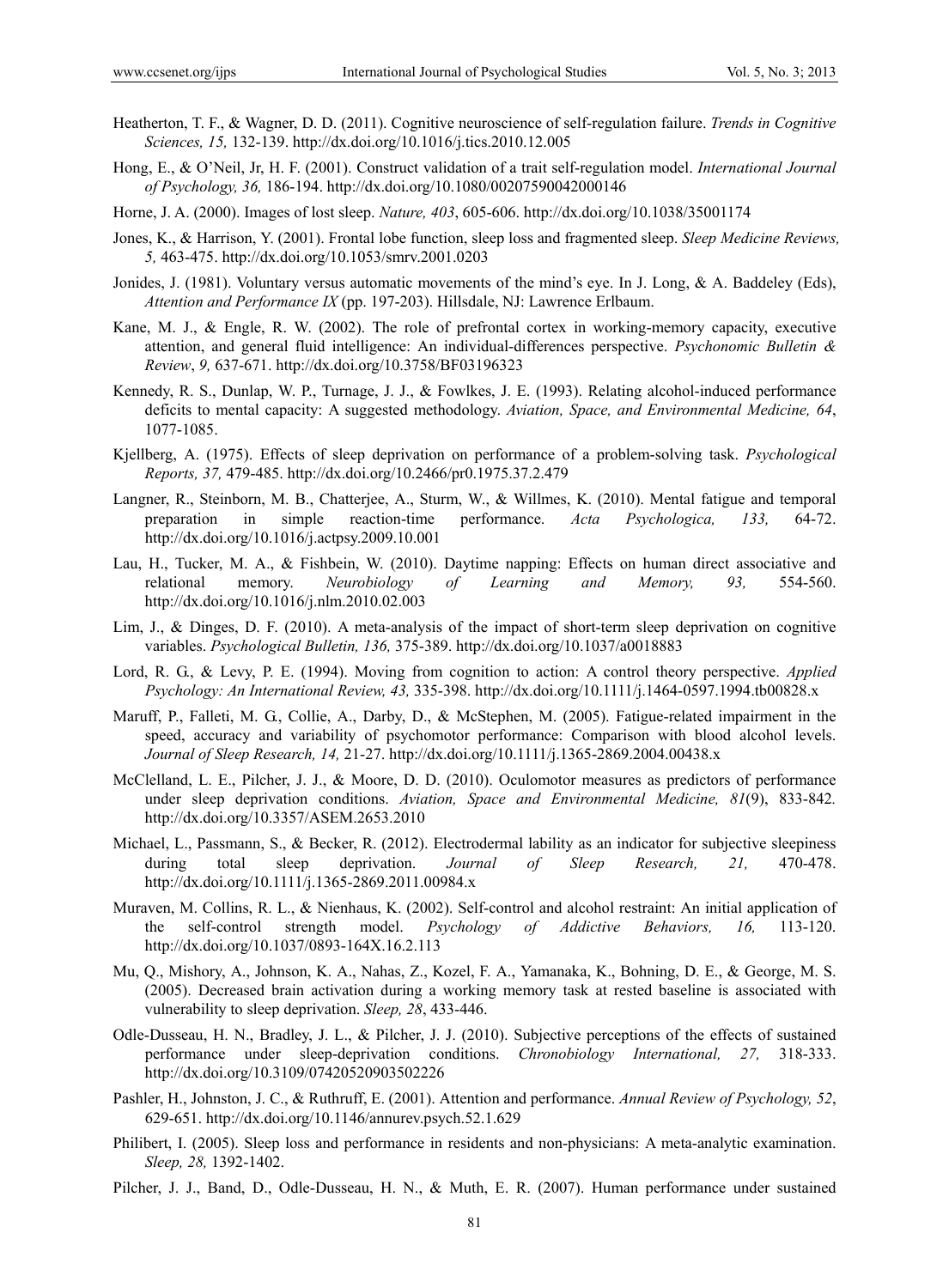operations and sleep deprivation conditions: Toward a model of controlled attention. *Aviation, Space, and Environmental Medicine, 78*(Suppl.), B15-B24.

- Pilcher, J. J., & Huffcutt, A. I. (1996). Effects of sleep deprivation on performance: A meta-analysis. *Sleep, 19,* 318-326.
- Pilcher, J. J., Lambert, B. J., & Huffcutt, A. I. (2000). Differential effects of permanent and rotating shifts on self-report sleep length: A meta-analytic review. *Sleep, 23,* 155-163.
- Pilcher, J. J., McClelland, L. E., Moore, D. D., Haarmann, H., Baron, J., Wallsten, T. S., & McCubbin, J. A. (2007). Language performance under sustained work and sleep deprivation conditions. *Aviation, Space, and Environmental Medicine, 78*(Suppl.), B25-B38.
- Pilcher, J. J., Vander Wood, M. A., & O'Connell, K. L. (2011). The effects of extended work under sleep deprivation conditions on team-based performance. *Ergonomics, 54,* 587-596. http://dx.doi.org/10.1080/00140139.2011.592599
- Posner, M. I. (1980). Orienting of attention. *Quarterly Journal of Experimental Psychology, 32,* 3-25. http://dx.doi.org/10.1080/00335558008248231
- Rasch, B., & Born, J. (2008). Reactivation and consolidation of memory during sleep. *Current Directions in Psychological Science, 17,* 188-192. http://dx.doi.org/10.1111/j.1467-8721.2008.00572.x
- Reilly, T., & Edwards, B. (2007). Altered sleep-wake cycles and physical performance in athletes. *Physiology & Behavior, 90,* 274-284. http://dx.doi.org/10.1016/j.physbeh.2006.09.017
- Schneider, M. L. de M., Vasconcellos, D. C., Dantas, G., Levandovski, R., Caumo, W., Allebrandt, K. V., Doring, M., & Hidalgo, M. P. L. (2011). Morning-eveningness, use of stimulants, and minor psychiatric disorders among undergraduate students. *International Journal of Psychology, 46*, 18-23. http://dx.doi.org/10.1080/00207594.2010.513414
- Smith, M. E., McEvoy, L. K., & Gevins, A. (2002). The impact of moderate sleep loss on neurophysiologic signals during working-memory task performance. *Sleep, 25,* 784-794.
- Sturm, W., & Willmes, K. (2001). On the functional neuroanatomy of intrinsic and phasic alertness. *NeuroImage, 14,* S76-S84. http://dx.doi.org/10.1006/nimg.2001.0839
- Thomas, M., Sing, H., Belenky, G., Holcomb, H., Mayberg, H., Dannals, R., Wagner, H., Thorne, D., Popp, K., Rowland, L., Welsh, A., Balwinski, S., & Redmond, D. (2000). Neural basis of alertness and cognitive performance impairments during sleepiness. I. Effects of 24 h of sleep deprivation on waking human regional brain activity. *Journal of Sleep Research, 9,* 335-352. http://dx.doi.org/10.1046/j.1365-2869.2000.00225.x
- Thomas, M. L., Sing, H. C., Belenky, G., Holcomb, H. H., Mayberg, H. S., Dannals, R. F., Wagner, H. N., Thorne, D. R., Popp, K. A., Rowland, L. M., Welsh, A. B., Balwinski, S. M., & Redmond, D. P. (2003). Neural basis of alertness and cognitive performance impairments during sleepiness. II. Effects of 48 and 72 h of sleep deprivation on waking human regional brain activity. *Thalamus & Related Systems, 2,* 199-229.
- Trew, A., Searles, B., Smith, T., & Darling, E. M. (2011). Fatigue and extended work hours among cardiovascular perfusionists: 2010 survey. *Perfusion, 26*, 361-370. http://dx.doi.org/10.1177/0267659111409278
- Trice, H. M., & Steele, P. D. (1995). Impairment testing: Issues and convergence with employees assistance programs. *Journal of Drug Issues, 25,* 471-503.
- Van Dongen, H. P., Baynard, M. D., Maislin, G., & Dinges, D. F. (2004). Systematic interindividual differences in neurobehavioral impairment from sleep loss: Evidence of trait-like differential vulnerability. *Sleep, 27,* 423-433.
- Vohs, K. D., & Heatherton, T. F. (2000). Self-regulatory failure: A resource depletion approach. *Psychological Science, 11,* 249-254. http://dx.doi.org/10.1111/1467-9280.00250
- Walker, A. D., Muth, E. R., Odle-Dusseau, H. N., Moore, D. D., & Pilcher, J. J. (2009). The effects of 28 hours of sleep deprivation on respiratory sinus arrhythmia during tasks with low and high controlled attention demands. *Psychophysiology, 46,* 217-224. http://dx.doi.org/10.1111/j.1469-8986.2008.00718.x
- Wilkinson, R. T. (1961). Interaction of lack of sleep with knowledge of results, repeated testing, and individual differences. *Journal of Psychology, 62,* 263-271.